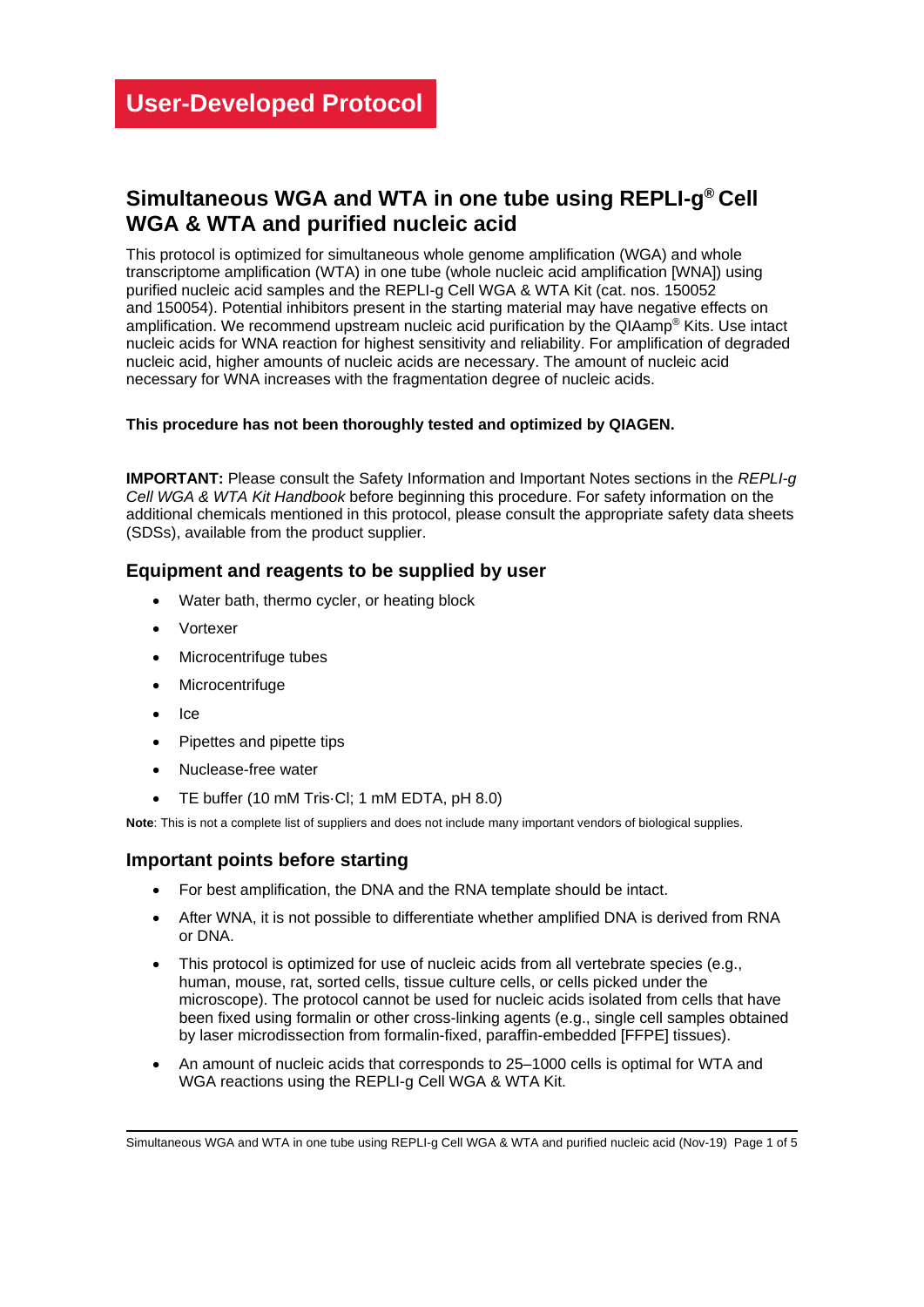- Avoid DNA or RNA contamination of reagents by using separate laboratory equipment (e.g., pipettes, filter pipette tips, reaction vials, etc.). Set up the REPLI-g Cell WGA & WTA Kit reaction in a location free of nucleic acids.
- DNA yields of approximately 10 µg will be present in negative no-template controls (NTC) because DNA is generated during REPLI-g reaction by primer multimer formation, which generates high-molecular-weight DNA. This DNA will not affect the quality of the actual sample and will not give a positive result in downstream assays.
- The WNA reaction is not suitable for the amplification of small RNA molecules, such as tRNAs or miRNAs.
- Although all sequences are well represented, the amplified cDNA does not contain fulllength cDNAs. The amplification process is started by random-primed cDNA synthesis. Consequently, transcript sequences are amplified in pieces. When oligo dT primed amplification is performed, regions close to the 3' ends of poly A+ transcripts (approximately 700–1500 bp) will be overrepresented in the amplification product. Regions close to the 5' cap of the poly A+ transcript will be under represented for transcripts >1500 nt in length.

# **Things to do before starting**

- The Quantiscript<sup>®</sup>/WGA ready mix, ligation mix, and REPLI-g SensiPhi<sup>®</sup> amplification mix described in the protocol must always be prepared fresh. They cannot be stored for later use.
- All buffers and reagents should be vortexed before use to ensure thorough mixing.
- Quantiscript RT enzyme mix, ligase mix, and REPLI-g SensiPhi DNA Polymerase should be thawed on ice. All other components can be thawed at room temperature (15–25°C).

For increased speed and convenience, all incubation steps of the protocol can be preprogrammed on a thermal cycler [\(Table 1\)](#page-1-0).

| Step*                             | <b>Time</b>      | Temperature    | <b>Additional comments</b>                                               |
|-----------------------------------|------------------|----------------|--------------------------------------------------------------------------|
| QuantiScript/WGA Ready reaction   | 60 min           | $42^{\circ}$ C | Add QuantiScript/WGA Ready mix prior to incubation<br>$(\text{step } 4)$ |
|                                   | 3 min            | $95^{\circ}$ C | Stops reaction                                                           |
| Ligation                          | $30 \text{ min}$ | $24^{\circ}$ C | Add ligation mix prior to incubation (step 6)                            |
|                                   | 5 min            | $95^{\circ}$ C | Stops ligation                                                           |
| Whole transcriptome amplification | 2 <sub>h</sub>   | $30^{\circ}$ C | Add REPLI-g SensiPhi amplification mix prior to<br>incubation (step 8)   |
|                                   | 5 min            | $65^{\circ}$ C | Inactivates all enzymes.                                                 |
|                                   |                  | $4^{\circ}$ C  | Cools amplified DNA.                                                     |

### <span id="page-1-0"></span>**Table 1. Thermal cycling parameters**

\*Set the heating lid to 50°C for all steps.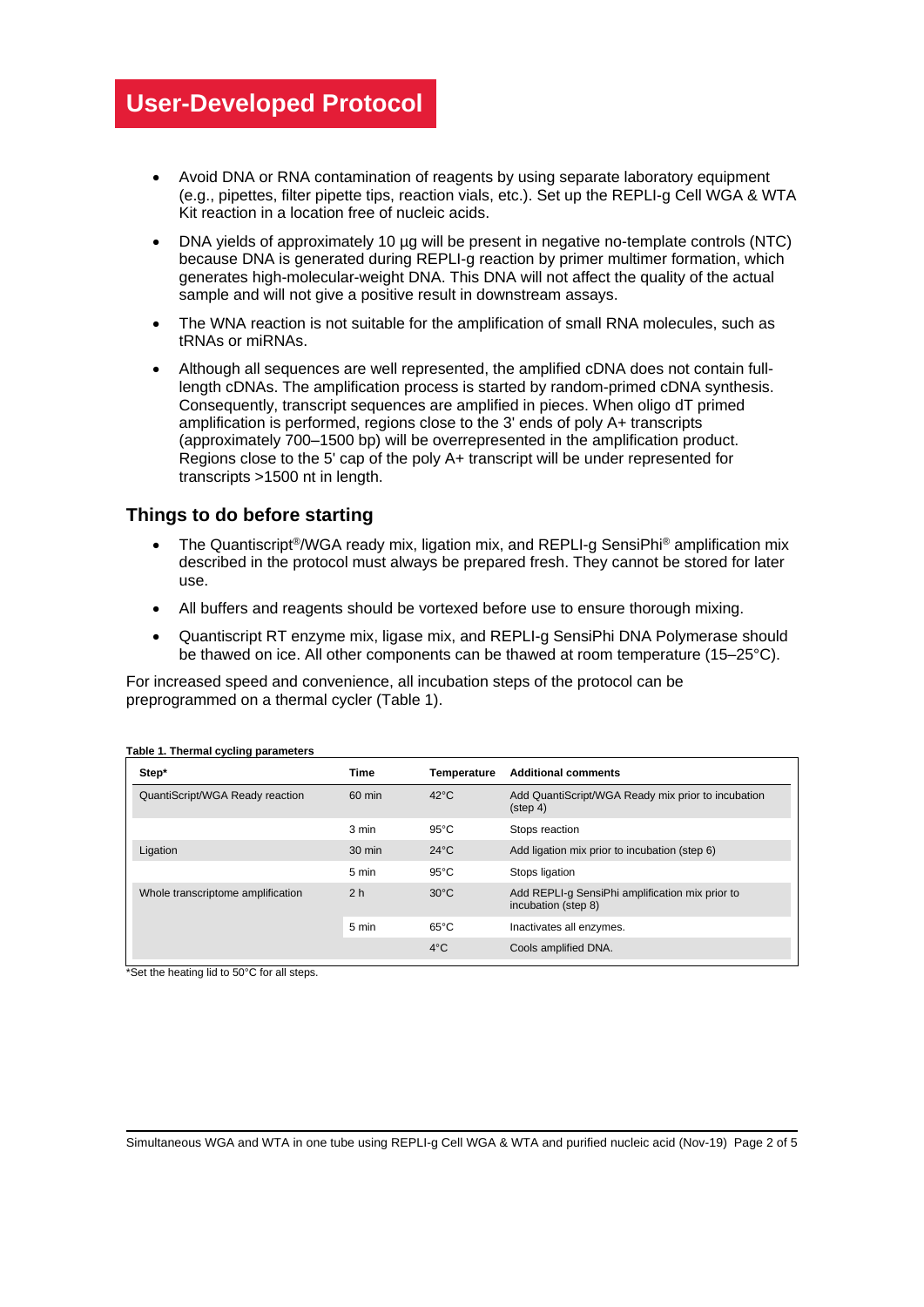# **Procedure**

**1. Place 7 µl nucleic acid solution (containing RNA and DNA) into a microcentrifuge tube. If using less than 7 µl of nucleic acid solution, add H20 sc to bring the volume up to 7 µl.**

**Note**: The mixture of RNA and DNA from the same sample material must contain both nucleic acids. Both nucleic acids must be represented as in ≥25 cells (~150 pg DNA, 250 pg RNA).

**2. Add 3 µl NA denaturation buffer. Mix carefully by flicking the tube and centrifuge briefly.**

**Note**: Ensure that no droplets stick to the wall of the tube above the meniscus.

- **3. Incubate at 95°C for 3 min. Cool to 4°C.**
- **4. Prepare Quantiscript/WGA Ready mix [\(Table 2\)](#page-2-0). Add 10 µl Quantiscript/WGA Ready mix to the lysed cell sample, mix by vortexing, and centrifuge briefly.**

**Note**: Quantiscript/WGA Ready mix must be prepared fresh.

**Important:** To enrich the WNA amplification product for mRNA poly A+ sequences, omit Random Primer from the WNA mix.

**Important**: If performing NGS, be aware that when amplifying total RNA (i.e., without enriching for mRNA poly A+), ribosomal RNA (rRNA) will be represented to the same level it is in the cell and will be detected with high coverage in the subsequent NGS run. Amplification of rRNA does not occur when amplifying mRNA-enriched (poly A+) RNA (by omitting the random primer). Note that the amplified product will be DNA; therefore, subsequent library preparation must be performed using a DNA library prep kit. Refer to Appendix A of the *REPLI-g Cell WGA & WTA Kit Handbook* for more information on using amplified DNA for NGS.

| Component                  | <b>Volume/reaction</b> |
|----------------------------|------------------------|
| RT/Polymerase Buffer       | $4 \mu$                |
| gDNA Wipeout Buffer        | $2 \mu$                |
| Random Primer              | 1 µl                   |
| Oligo dT Primer            | $1 \mu$                |
| <b>WGA Ready Enzmye</b>    | 1 µl                   |
| Quantiscript RT Enzyme Mix | $1 \mu$                |
| Total volume <sup>t</sup>  | $10 \mu$               |

<span id="page-2-0"></span>**Table 2. Preparing Quantiscript/WGA Ready mix\***

\* Scale up accordingly if performing several reactions at one time.

† Mix by vortexing, and centrifuge briefly.

- **5. Incubate at 42°C for 60 min. Stop the reaction by incubating at 95°C for 3 min, then cool on ice.**
- **6. Prepare the ligation mix [\(Table 3\)](#page-3-0). Add 10 µl ligation mix to the RT reaction from step 5. Mix by vortexing, and centrifuge briefly.**

**Important:** When preparing the ligation mix, add the components in the order shown in [Table 3.](#page-3-0)

**Note**: The ligation mix must be prepared fresh.

Simultaneous WGA and WTA in one tube using REPLI-g Cell WGA & WTA and purified nucleic acid (Nov-19) Page 3 of 5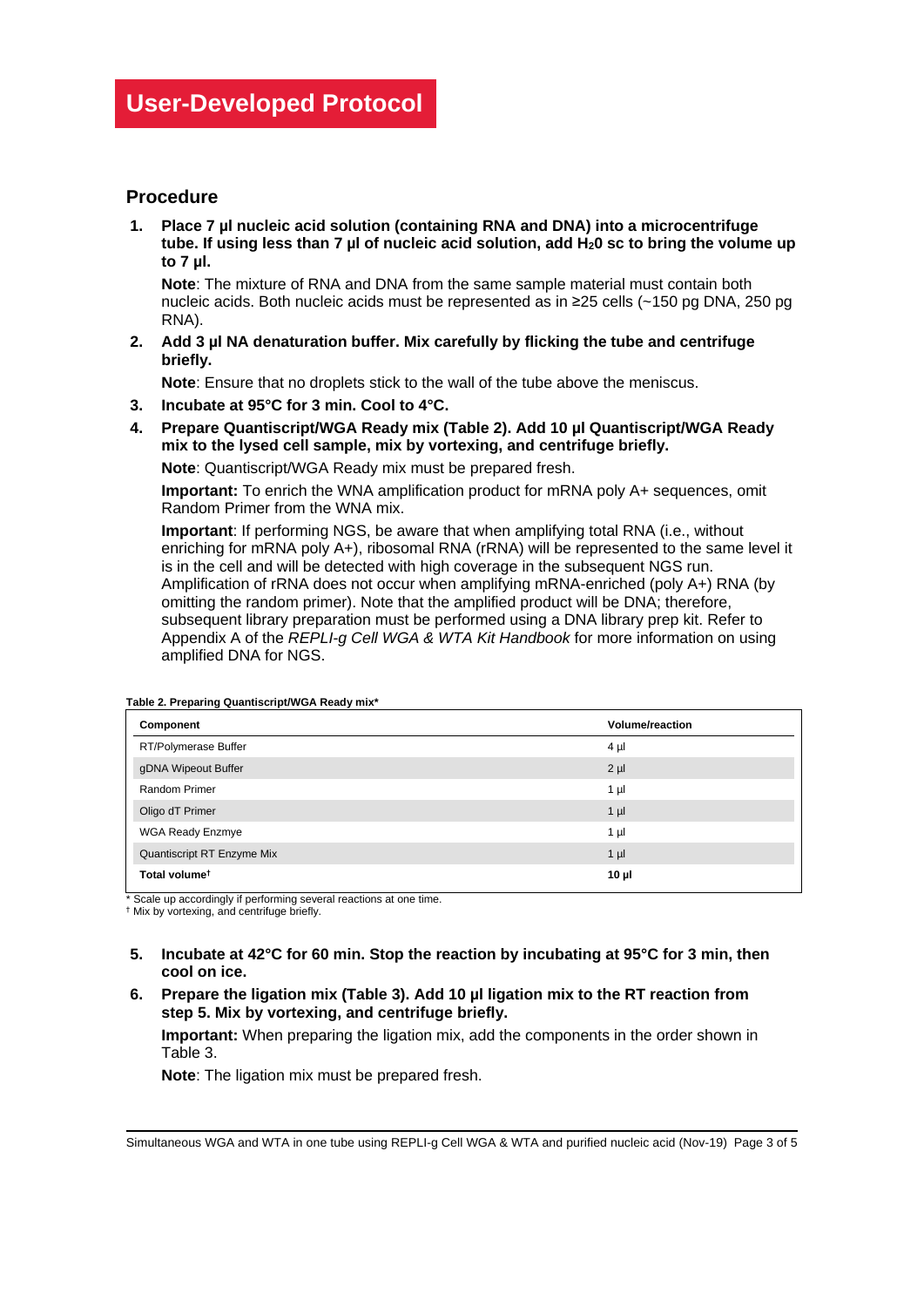#### <span id="page-3-0"></span>**Table 3. Preparing ligation mix\***

| Component                 | <b>Volume/reaction</b> |
|---------------------------|------------------------|
| Ligase Buffer             | 8µl                    |
| Ligase Mix                | $2 \mu$                |
| Total volume <sup>t</sup> | 10 <sub>µ</sub>        |

Scale up accordingly if performing several reactions at one time.

† Mix by vortexing, and centrifuge briefly.

- **7. Incubate at 24°C for 30 min. Stop the reaction by incubating at 95°C for 5 min.**
- **8. Prepare REPLI-g SensiPhi amplification mix [\(Table 4\)](#page-3-1). Add 30 µl REPLI-g SensiPhi amplification mix to the ligation reaction from step 7. Mix by vortexing, and centrifuge briefly.**

**Note**: REPLI-g SensiPhi amplification mix must be prepared fresh.

<span id="page-3-1"></span>**Table 4. Preparing REPLI-g SensiPhi amplification mix\***

| Component                       | <b>Volume/reaction</b> |
|---------------------------------|------------------------|
| REPLI-g sc Reaction Buffer      | 29 µl                  |
| REPLI-g SensiPhi DNA Polymerase | $1 \mu$                |
| Total volume <sup>†</sup>       | 30 µl                  |

\* Scale up accordingly if performing several reactions at one time.

† Mix by vortexing, and centrifuge briefly.

#### **9. Incubate at 30°C for 2 h.**

#### **10. Stop the reaction by incubating at 65°C for 5 min.**

### **11. If not being used directly, store the amplified DNA at –15°C to –30°C until required for downstream applications.**

DNA amplified using the REPLI-g Cell WGA & WTA Kit should be treated as genomic DNA with minimal freeze–thaw cycles. Storage of nucleic acids at low concentration over a long period of time may result in acid hydrolysis. We therefore recommend storage of the amplified DNA at a concentration of at least 100 ng/uls.

**Note**: If analyzing the amplified DNA by real-time PCR, we recommend diluting the amplified DNA with water or TE buffer after inactivation to 1–3 ng/ul and using 2–3 µl of diluted DNA for real-time PCR.

**Note**: NGS library preparation must be performed using a DNA library prep kit. Refer to Appendix A of *REPLI-g Cell WGA & WTA Kit Handbook* for more information on using amplified DNA for NGS. Due to the very high molecular weight of amplified DNA, a heating step (5 min 95°C, cool on ice) of diluted DNA prior to PCR may be beneficial for reproducible real-time PCR.

**Note**: The high-molecular-weight DNA generated by random extension of primer-dimers in NTC will not affect the quality of downstream applications.

### **12. Amplified DNA behaves like purified genomic DNA and has an approximate length of 2000–70,000 bp. It is highly suited for use in a variety of downstream applications, including NGS, array CGH, and quantitative PCR.**

**Note**: Typical DNA yields are approximately 20 µg DNA per 60 µl reaction and should to be diluted appropriately. Optical density (OD) measurements overestimate REPLI-g amplified DNA. Refer to Appendix B, *REPLI-g Cell WGA & WTA Kit Handbook*, for an accurate method of quantifying REPLI-g amplified DNA. Alternatively, purify the reaction with a QIAamp Kit using the protocol "Purification of REPLI-g amplified DNA using the QIAamp

Simultaneous WGA and WTA in one tube using REPLI-g Cell WGA & WTA and purified nucleic acid (Nov-19) Page 4 of 5